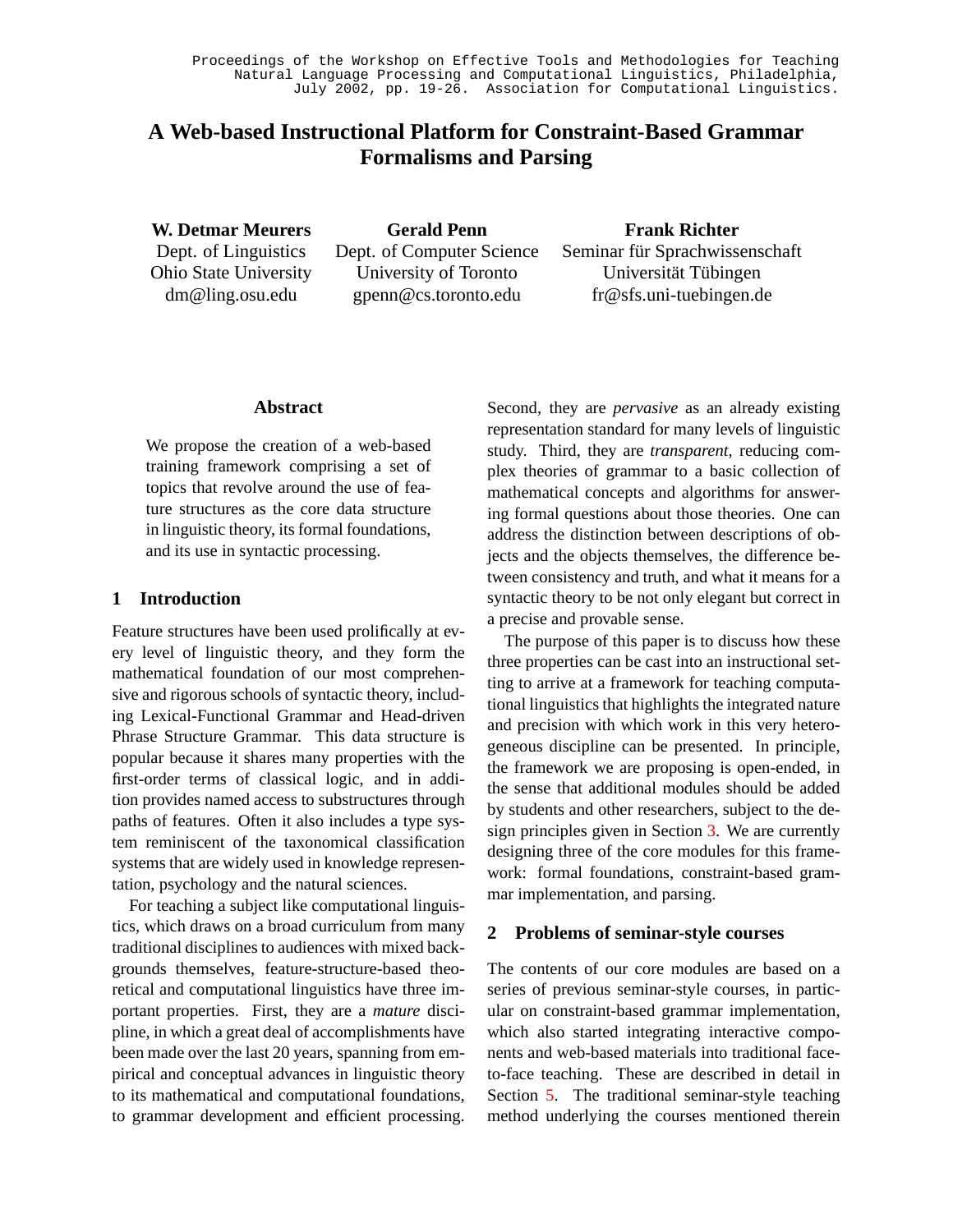has a number of inherent problems, however. These problems become particularly pressing when topics as diverse as linguistic theory, grammar implementation, parsing, mathematical foundations of linguistic theory and feature logics are combined in a single course that is addressed to a mixed audience with varying backgrounds in computer science, knowledge representation, artificial intelligence and linguistics, in any combination of these subjects.

First, the seminar-style teaching format as used in those grammar implementation courses presupposes a fairly coherent audience of linguists with a shared background of linguistic knowledge. Second, since computers are only used as a medium to implement grammars and since the implementation platform is not optimized for web-based training, it is necessary that there be a relatively low number of students per teacher. Third, the theoretical material is in the form of overheads and research papers, which are in electronic form but not easily accessible without the accompanying lecture as part of a seminarstyle course. Fourth, the background lectures of the courses lack the support of the kind of graphical, interactive visualization that teaching software can in principle offer. Finally, the courses follow a single path through the materials as determined by the teacher, which the student cannot change according to their specific interests and their prior knowledge.

We believe that these shortcomings can be overcome by shifting from a seminar-style to a webbased training format in a way that preserves the positive aspects of successful hands-on courses. On the other hand, to successfully shift from seminarstyle to web-based training we believe it is essential to do this based on a scientific understanding of the nature and possibilities of web-based learning. In the next section we therefore embed our work in the context of education and collaborate learning technology research.

# <span id="page-1-0"></span>**3 Education and collaborative learning technology research**

Our perspective on web-based training draws its inspiration primarily from work in building "learning communities" in education research [\(Lin et al.,](#page-7-0) [1995;](#page-7-0) [Nonaka, 1994\)](#page-7-1), in which:

1. a precise context is established to introduce

tacit knowledge and experience, in this case on subjects in computational linguistics and the traditional disciplines it draws from,

- 2. conflicting perspectives are shared, concepts are objectified and submitted to a process of justification and arbitration, and
- 3. the concepts are then integrated into the knowledge base as modules upon which further instructional material or grammar implementations can be constructed.

We thus intend to provide an environment that teaches students by actively encouraging them to participate in research that extends our collective knowledge in this area. In principle, there are no boundaries to the material that could be included in the evolving framework. We intend to make it available as an open-source standard for grammar development and instruction in the hope that this will encourage researchers and educators to contribute modules to it, and to use a feature-structure based approach for their own research and courses.

Scardamalia and Bereiter ([1993\)](#page-7-2) identify seven global characteristics that technologies must have to support this kind of participation:

**Balance:** a distinction between public and private and between individual and group knowledge processes. That includes free access to others' work, including implementations of concepts as algorithms or grammars, and opportunities to borrow ideas into their own work that would be prohibitively timeconsuming or otherwise advanced to formulate on their own. Such technologies must also encourage time for personal "reflection and refinement" and anonymous public or private contribution to the knowledge space. The present framework achieves this by providing an open-source setting combined with a web-based instructional tool for self-paced learning and individual design of both the contents and order of the curriculum.

**Contribution and notification:** to prevent ideas from being presented in an insulated structure that discourages questioning, debate, or revision. As discussed in Section [4.2,](#page-3-0) this is achieved by providing extensive linking and annotation of resources using web-compatible metalanguages for integrating mod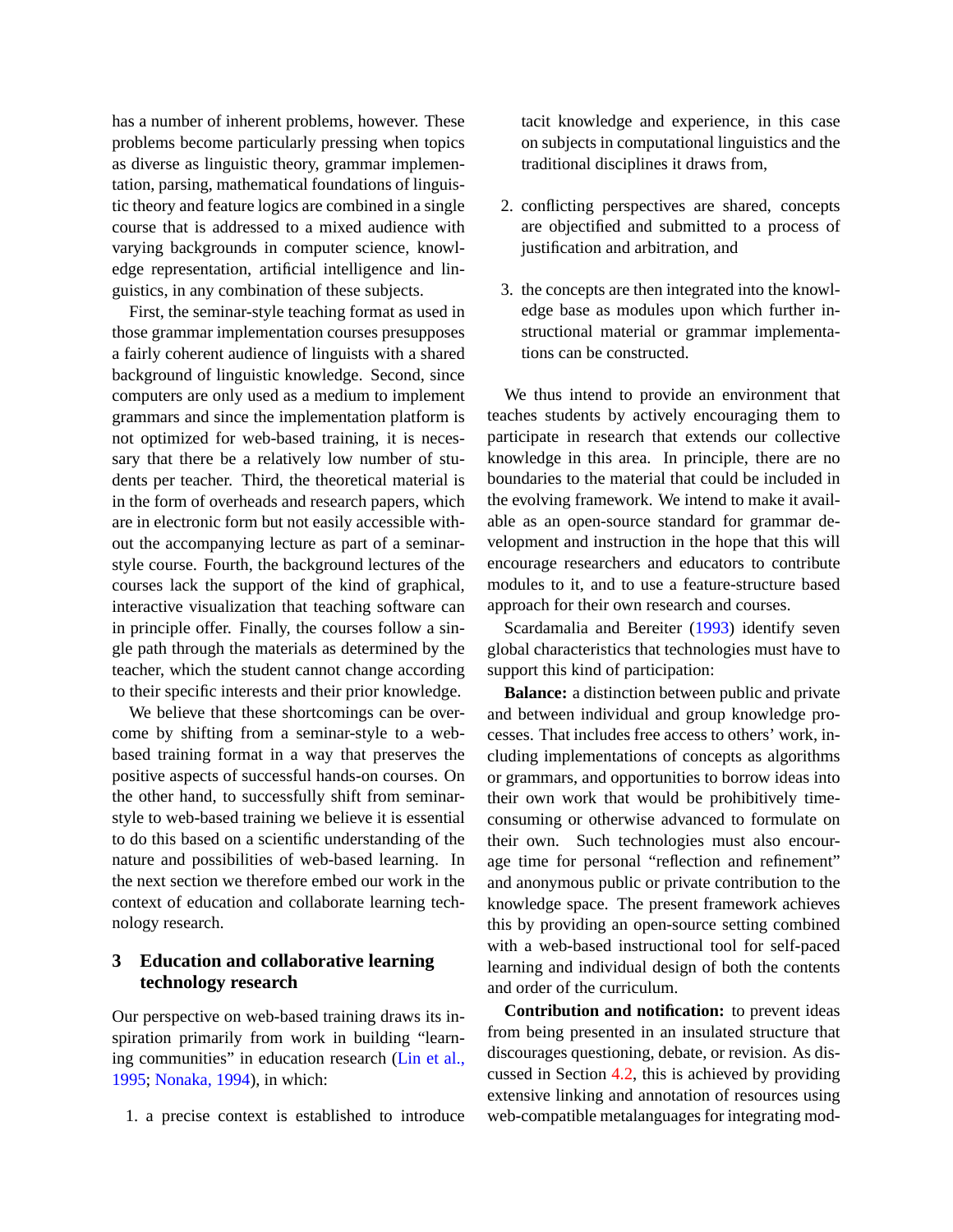ules at the implementational, formal and instructional levels.

**Source referencing:** a means of preserving the boundaries of a contributor's idea and its credit as well as a history of prior accounts and antecedents to the idea. In the present framework, this is provided by means of a requirements analysis component that requires contributed modules to identify the contribution by new concepts or resources provided, existing concepts or resources imported for it to work, and an account of existing alternatives with a description of its distinction from them.

**Storage and retrieval:** which places contributions in a "communal context" of related contributions by others to encourage joint work between contributors working on problems with significant overlap. The present framework must organize the presentation of existing modules along several thematic dimensions to accomplish this.

**Multiple points of entry:** for students/contributors with different backgrounds and levels of experience. Material is made accessible in more basic or fundamental modules by projecting the formal content of the subject into a graphically based common-sense domain at which it can be grasped more intuitively (see Section [4.3](#page-3-1)). Accessibility in more advanced modules is provided by links specified in the requirements analysis component to more basic modules that the former rely upon.

**Coherence-producing mechanisms:** feedback to contributors and framework moderators of modules that are "fading" for lack of attention or further development. These can either be reinstated or reformulated, moved to a private space of more peripheral modules, or deleted outright. This is a way of encouraging activity that is productive, and restricting the chance of confusion or information overload. Such a coherence mechanism must exist within this framework.

**Links to external resources:** to situate the justification and discussion of contributions in a wide context. We make use of the web-based training platform  $ILIAS<sup>1</sup>$  $ILIAS<sup>1</sup>$  $ILIAS<sup>1</sup>$  which is available as open source software and offers a high degree of flexibility in terms of the integration of internal and external resources.

#### **4 Integration of the framework**

The goal of our current work is to transform previous, seminar-style courses and new input into teaching materials that are fit for web-based training in the general framework outlined in the previous section. This clearly involves much more than simply reformatting old teaching materials into web-compatible formats. Instead, it requires an analysis of the contents of the courses, the interleaving and hyperlinking of the textual materials, and the development of graphical, interactive solutions for presenting and interacting with the content of the material. Since the nature of the textual material as such is familiar (instructional notes, reference guides to major sections with indices, system documentation, annotated system source code, and annotated grammar source code), we use the limited space in this paper to highlight the integrated nature of the approach as well as the web-based training specific issues of hyperlinking and visualization.

# **4.1 Integration of linguistic and computational aspects**

Our approach is distinguished by its integration of grammars, the parsers that use them and the online instructional materials. Compared to the LKB system<sup>[2](#page-2-1)</sup>, which as mentioned in Section [5.2](#page-6-0) has also been used successfully in teaching grammar development, the greater range of formal expressive devices available to our parsing system, called TRALE, allows for more readable and compact grammars, which we believe to be of central importance in a teaching context. To illustrate this, we are currently porting the  $LinGO<sup>3</sup>$  $LinGO<sup>3</sup>$  $LinGO<sup>3</sup>$  English Resource Grammar (ERG) from the LKB (on which the ERG was designed) to the TRALE system.

Given the scope of our web-based training framework as including an integrated module on parsing, it is also relevant that the TRALE system itself can be relatively compact and transparent at the sourcecode level since it exploits its close affinity to the underlying Prolog on which it is implemented. This contrasts with the perspective of Copestake et al. ([2001\)](#page-7-3), who concede that the LKB is unsuitable for teaching parsing.

<span id="page-2-0"></span><sup>1</sup> <http://www.ilias.uni-koeln.de/ios/index-e.html>

<span id="page-2-1"></span><sup>2</sup> [http://www-csli.stanford.edu/˜aac/lkb.html](http://www-csli.stanford.edu/~aac/lkb.html)

<span id="page-2-2"></span><sup>3</sup> <http://lingo.stanford.edu/csli/>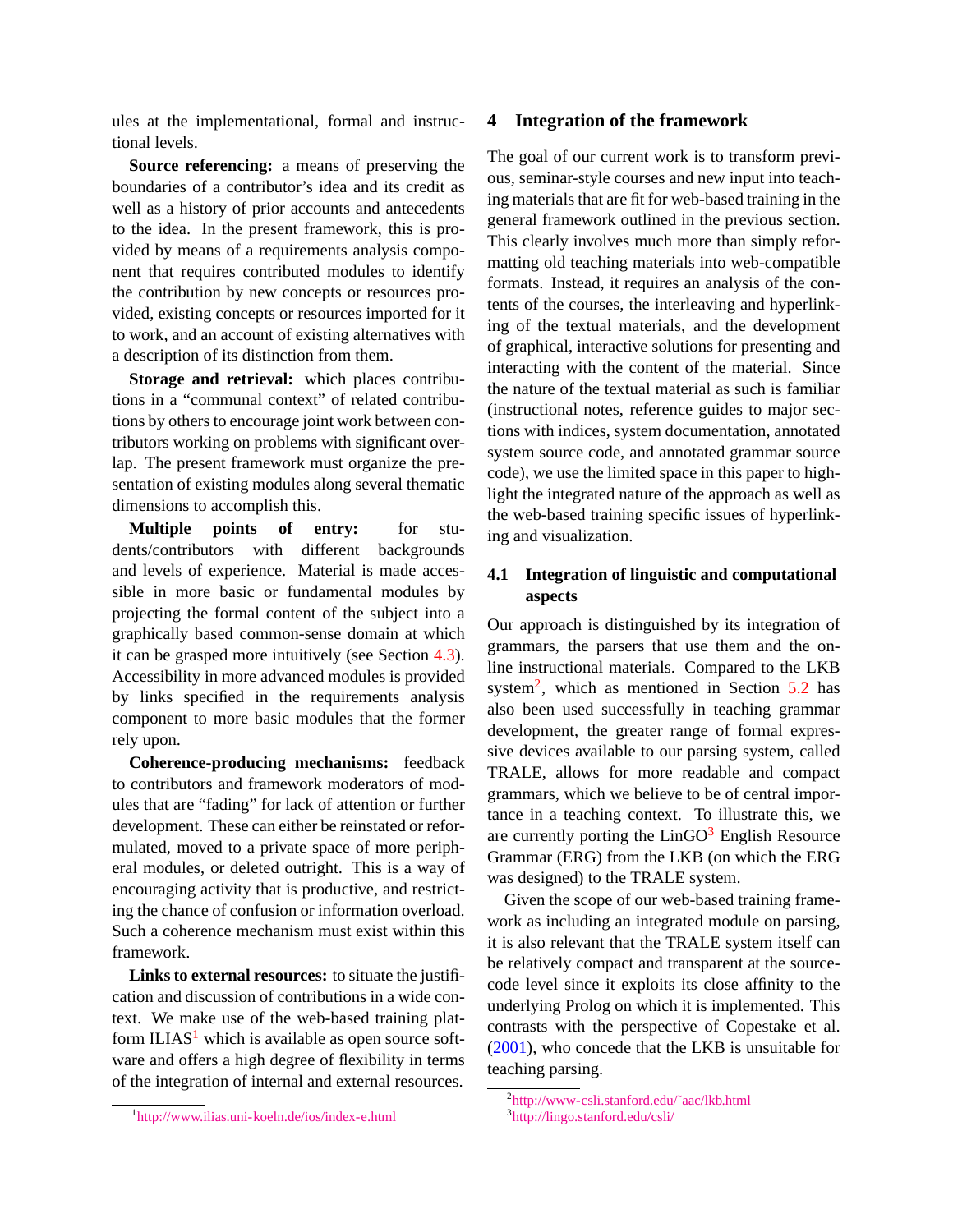#### <span id="page-3-0"></span>**4.2 The use of hyperlinks**

Several different varieties of links are distinguished within the course material, giving a first-class representation to the transfer of knowledge between the linguistic, computational and mathematical sources that inform this interdisciplinary area. We intend to distinguish the following kinds of links:

**Conceptual/taxonomical:** connecting instances of key concepts and terms used throughout the course material with their definitions and provenience;

**Empirical context:** connecting instances of design decisions, algorithms and formal definitions to encyclopedic discussions of their linguistic motivation and empirical significance;

**Denotational:** connecting instances of constructional terms and issues within linguistics as well as correctness conditions of algorithms to the mathematical definitions that formalize them within the foundations of constraint-based linguistics;

**Operational:** connecting mathematical definitions and instances of related linguistic discussions to computational instructional material describing the algorithms used to construct, refute or transform the formal objects representing them in a practical system;

**Implementational:** connecting discussions of algorithms to the actual annotated system source code in the TRALE system used to implement them, and mathematical definitions and discussions of linguistic constructions to the actual annotated grammar source code used to represent them in a typical implementation.

The idea behind this classification is that when more course material is added to the web-based training framework we are proposing, the new material will take into account these distinctions to obtain a conceptually coherent use of hyperlinks throughout the framework.

### <span id="page-3-1"></span>**4.3 Visualization**

Our three core modules make use of a number of graphical user interfaces: a tool for interleaved visualization and interaction with trees and attribute value matrices, one for the presentation of lexical rules and their interaction, an Emacs-based sourcelevel debugger, and a program for the graphical exploration of the formal foundations of typed feature

logic. The first two are extensions of tools we already used for our previous courses, and the third is an extension of the ALE source-level debugger, so we here focus on the last, new development.

The main goal of the *MorphMoulder (MoMo)* is to project the formality of its subject, the formal foundations of constraint languages over typed feature structures, onto a graphical level at which it can be grasped more intuitively.<sup>[4](#page-3-2)</sup> The transparency of this level is essential for providing multiple points of entry (Section [3\)](#page-1-0) to this fundamentally important module. The MoMo tool allows the user to explore the relationship between the two levels of the formal architecture: the descriptions and the elements described. To this end, the user works with a graphical interface on a whiteboard. Labeled directed graphs representing feature structures can be constructed on the whiteboard from their basic components, nodes and arcs. The nodes are depicted as colored balls, which are assigned types, and the arcs are depicted as arrows that may be labeled by feature names. Once a feature structure has been constructed, the user may examine its logical properties. The three main functions of the MoMo tool allow one to check (1) whether a feature structure complies with a given signature, (2) whether a wellformed feature structure satisfies a description or a set of descriptions, and (3) whether a well-formed feature structure is a model of a description or a set of descriptions. In the context of the course, the functions of MoMo thus lead the user from understanding the well-formedness of feature structures with respect to a signature to an understanding of feature structures in their role as a logical model of a theory. If a student has chosen course modules that include a focus on formal foundations of feature logics or feature logics based linguistic theory, the first introduction to the subject by MoMo can easily be followed up by a course module with rigorous mathematical definitions.

In constraint-based frameworks, the user declares the primitives of the empirical domain in terms of a type hierarchy with appropriate attributes and attribute values. Consider a signature that licenses lists of various birds, which may then be classified according to certain properties. First of all, the sig-

<span id="page-3-2"></span><sup>&</sup>lt;sup>4</sup>MoMo is written by Ekaterina Ovchinnikova, U. Tübingen.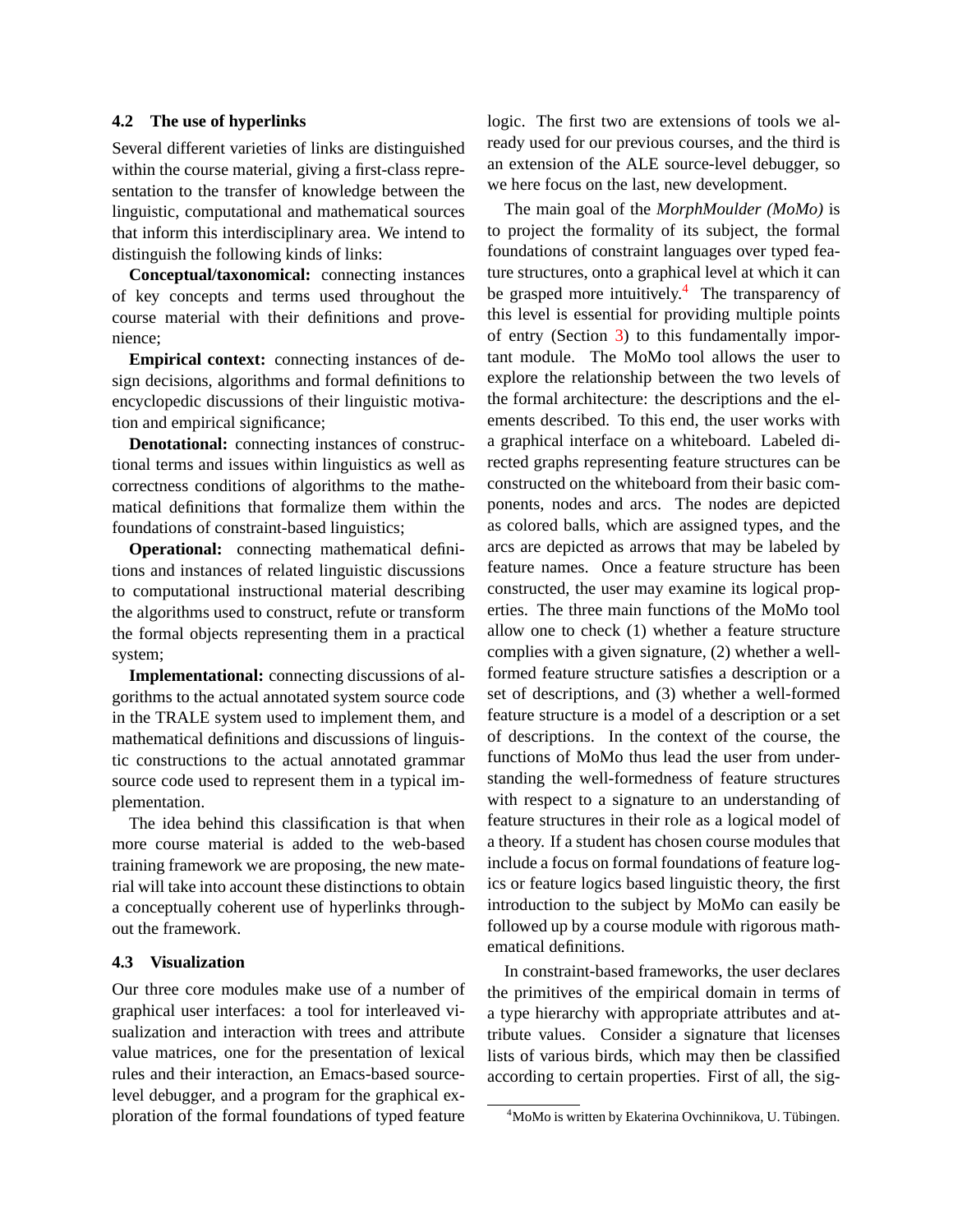nature needs to comprise a type hierarchy and feature appropriateness conditions for lists. Let type *list* be an immediate supertype of the types *non-emptylist* and *empty-list* in the type hierarchy (henceforth abbreviated as *nelist* and *elist*). Let the appropriateness conditions declare the attributes HEAD and TAIL appropriate for (objects of) type *nelist*, the values of TAIL at *nelist* be of type *list*, and the values of HEAD at type *nelist* be of type *bird* (for lists of birds). Finally no attributes are appropriate for the type *elist*. A typical choice for the interpretation of that kind of signature in constraint-based formalisms is the collection of totally well-typed and sort resolved feature structures. All nodes of totally welltyped and sort resolved feature structures are of a maximally specific type (types with no subtypes); and they have outgoing arcs for all and only those features that are appropriate to their type, with the feature values again obeying appropriateness. Our signature for lists thus declares an ontology of feature structures with nodes of type *nelist* or *elist* (but never of type *list*), where the former must bear the outgoing arcs HEAD and TAIL, and the latter have no outgoing arcs. They signal the end of the list. The HEAD values of non-empty lists must be in the denotation of the type *bird*.

Figure [1](#page-4-0) illustrates how the MoMo tool can be used to study the relationship between signatures and the feature structures they license by letting the user construct feature structures and interactively explore whether particular feature structures are well-formed according to the signature. To the left of the whiteboard there are two clickable graphics consoles of possible nodes and arcs from which the user may choose to draw feature structures. The consoles offer nodes of all maximally specific types and arcs of all attributes that are declared in the signature. In the present example, *parrot*, *woodpecker*, and *canary* are the maximally specific subtypes of *bird*.

Each color of edge represents a different attribute, and each color of node represents a different type. The grayed outlines on edges and nodes indicate that all of the respective edges and nodes in this particular example are licensed by the signature that was provided. The HEAD arc originating at the node of type *elist*, however, violates the appropriateness conditions of the signature. The feature structure de-



<span id="page-4-0"></span>Figure 1: Graphically evaluating well-typedness of feature structures.

picted here, therefore, is not well-formed. The signature check thus fails on the given feature structure, as indicated by the red light in the upper function console to the right of the whiteboard.

Similarly, MoMo can graphically depict satisfiability and modellability of a single description or set of descriptions. To this end, the user may be asked to construct a description that a given feature structure satisfies or models; or she may be asked to construct feature structures that satisfy or model a given description (or set of descriptions). The system will give systematic feedback on the correct or incorrect usage of the syntax of the description language as well as on to which extent a feature structure satisfies or models descriptions, systematically guiding the user to correct solutions.

Figure [2](#page-5-1) shows a successful satisfiability check of a well-formed feature structure. The feature structure is derived from the one in Figure [1](#page-4-0) by removing the incorrect HEAD arc and its substructure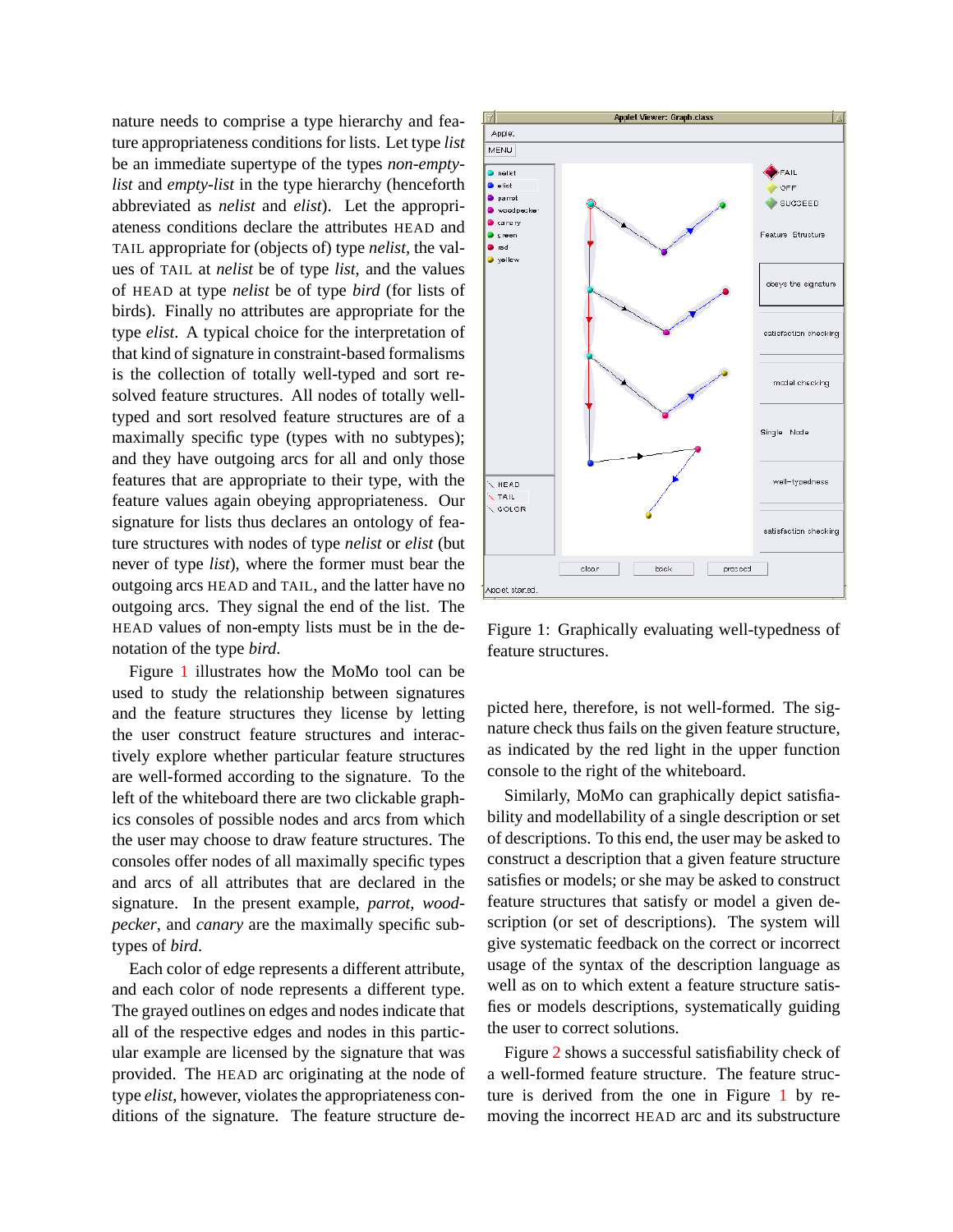from the *elist* node. The query, asked in a separate window, is whether the feature structure satisfies the constraint (nelist, head:(parrot, color:green), tail:nelist). Since this is the case, the green light on the function console to the right is signaling *succeed*. If we were to perform model checking of the same feature structure against the same constraint, checking would fail, and MoMo would indicate the nodes of the feature structure that do not satisfy the given constraint.



<span id="page-5-1"></span>Figure 2: Graphically evaluating constraint satisfaction of feature structures.

MoMo's descriptions are a syntactic parallel to TRALE's descriptions, thus introducing the student not only to the syntax and semantics of constraint languages but also to the language that will be used for the implementation of grammars later in the course. The close relationship of description languages also facilitates a comparison of their modeltheoretic semantics and the truth conditions of grammars with the structure and semantics of algorithms that use descriptions for constraint resolution and in

parsing. Finally, their common structure allows for a tight network of hyperlinks across the boundaries of different course modules and course topics, linking them to a common source of mathematical, implementational and linguistic indices, which explain the usage of common mathematical concepts across the different areas of application of typed feature structures.

# <span id="page-5-0"></span>**5 From seminar-style courses to web-based training**

Having discussed the ideas driving the web-based teaching platform and exemplified one of the tools, we now return to the courses which have informed our work on the three core modules currently being developed in terms of their content and the use of a web- and implementation environment they make.

#### **5.1 Grammar implementation in ALE**

 $ALE<sup>5</sup>$  $ALE<sup>5</sup>$  $ALE<sup>5</sup>$  [\(Carpenter and Penn, 1996\)](#page-7-4) is a conservative extension of Prolog based on typed feature structures, with a built-in parser and semantic-headdriven generator. The demand for such a utility was so great when it was beta-released in 1992 that it immediately became the subject of early work in graphical front-end development for large constraint-based grammars: first with the Pleuk system ([Calder, 1993\)](#page-7-5), then as one of several systems supported by Gertjan van Noord's HDrug<sup>[6](#page-5-3)</sup>, followed by an ALE-mode Emacs user interface [\(Laurens,](#page-7-6) [1995](#page-7-6)). It also provided the computational support for one of the very first web-based computational linguistics courses, Colin Matheson's widely used *HPSG Development in ALE*[7](#page-5-4) . A follow-up course on computational morphology<sup>[8](#page-5-5)</sup>, also by Colin Mathe-son, was based on ALE-RA<sup>[9](#page-5-6)</sup>, a morphological extension of ALE by Tomaz Erjavec.

Our current web-based training module is supported by an extension of ALE, called TRALE, that uses a slightly different interpretation of typing found in many linguistic theories and an enhanced constraint language that supports constraints with complex antecedents ([Penn, 2000\)](#page-7-7).

<span id="page-5-6"></span>9 <http://nl.ijs.si/et/Thesis/ALE-RA/>

<span id="page-5-2"></span><sup>5</sup> [http://www.cs.toronto.edu/˜gpenn/ale.html](http://www.cs.toronto.edu/~gpenn/ale.html)

<span id="page-5-3"></span><sup>6</sup> [http://grid.let.rug.nl/˜vannoord/hdrug/](http://grid.let.rug.nl/~vannoord/hdrug/)

<span id="page-5-4"></span><sup>7</sup> <http://www.ltg.hcrc.ed.ac.uk/projects/ledtools/ale-hpsg/>

<span id="page-5-5"></span><sup>8</sup> <http://www.ltg.ed.ac.uk/projects/ledtools/ale-ra/>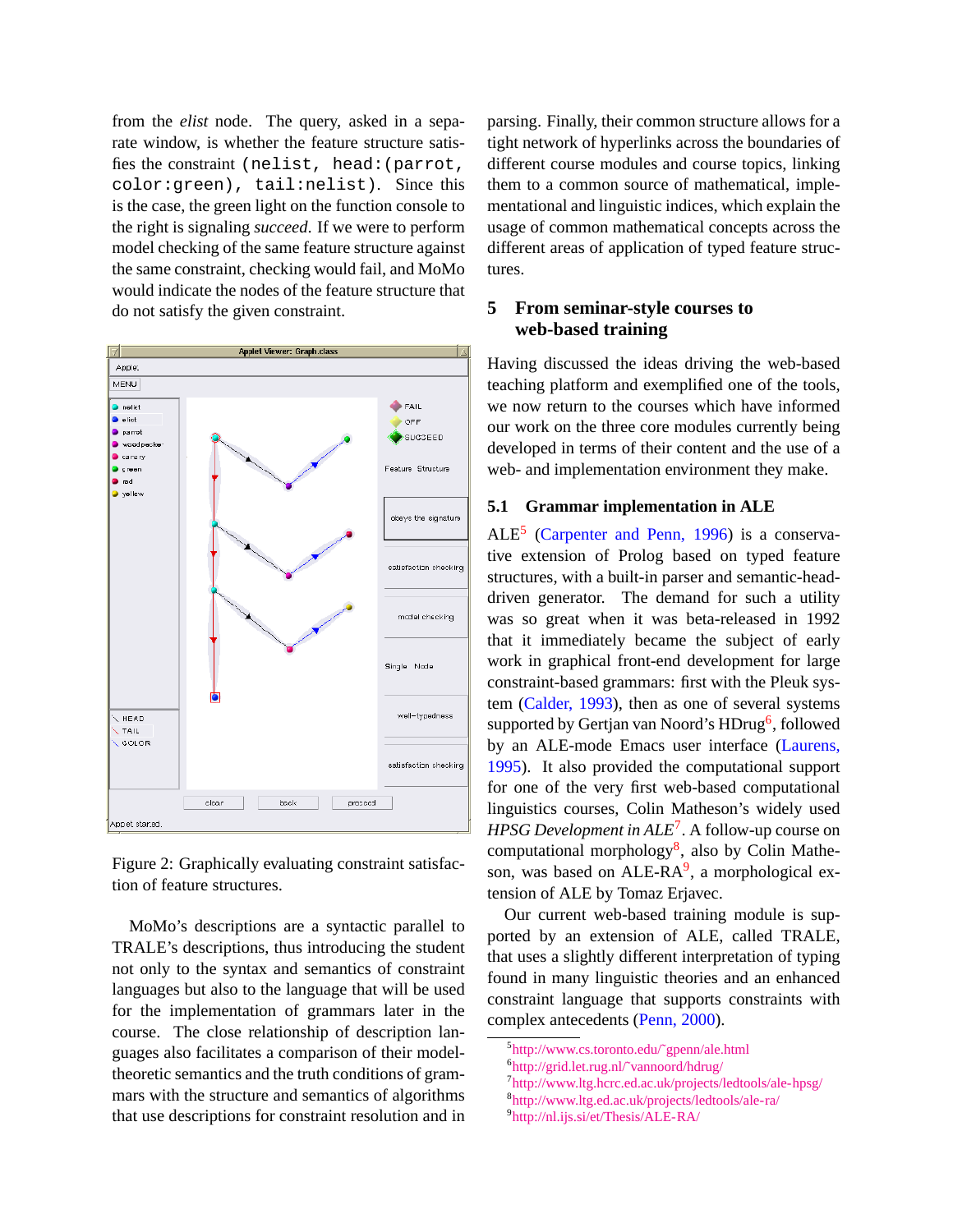## <span id="page-6-0"></span>**5.2 Constraint-based grammar implementation**

Over the past five years, we have held another course on *Constraint-Based Grammar Implementation* in a variety of settings, from summer schools to reg-ular curriculum courses.<sup>[10](#page-6-1)</sup> It offers hands-on experience to linguists interested in the formalization of linguistic knowledge in a constraint-based grammar formalism. The course is taught in an interactive fashion in a computer laboratory and combines background lectures with practical exercises on how to specify grammars in ConTroll<sup>[11](#page-6-2)</sup> (Götz and Meur[ers, 1997](#page-7-8)), a processing system for constraint-based grammars intended to process with HPSG theories directly from the form in which they are constructed by linguists.

The background lectures of the Constraint-based grammar implementation courses introduce the relevant mathematical and computational knowledge and focus on the main ingredients of constraintbased grammars: highly structured lexical representations, constituent structures, and the encoding of well-formedness constraints on grammatical representations. In the lab, students work on exercises exploring the theoretical concepts covered in the lectures. In a later part of the course, they are given the opportunity to undertake individualized grammar projects for modeling theoretically and empirically significant syntactic constructions of their native language.

This course was the first hands-on computational syntax course at the European Summer School in Language, Logic, and Information (ESSLLI, 1997: Aix-en-Provence), and was also offered at the LSA Linguistic Institute (1999: University of Illinois, Urbana-Champaign) $12$  and the Computational Linguistics and Represented Knowledge (CLaRK) Summer School (1999: Eberhard-Karls Universität, Tübingen)<sup>[13](#page-6-4)</sup>. Generally regarded as a highly successful course and teaching method, every subsequent ESSLLI summer school has offered at least one similar course: *Practical HPSG Grammar Engineering* (1998: Ann Copestake, Dan Flickinger, and

Stephan Oepen)<sup>[14](#page-6-5)</sup>, *Development of large scale LFG grammars: Linguistics, Engineering and Resources* (1999: Miriam Butt, Annette Frank, and Jonas Kuhn)[15](#page-6-6) , *Grammatical Resources: Logic, Structure, Control* (1999: Michael Moortgat and Richard T. Oehrle)<sup>[16](#page-6-7)</sup>, An Introduction to Grammar Engi*neering using HPSG* (2000: Ann Copestake, Rob Malouf)[17](#page-6-8) , *Advanced Grammar Engineering using* HPSG (2000: Dan Flickinger, Stephan Oepen)<sup>[18](#page-6-9)</sup>, and *An Introduction to Stochastic Attribute-Value* Grammars (2001: Rob Malouf, Miles Osborne)<sup>[19](#page-6-10)</sup>.

#### **5.3 Introduction to theory-driven CL**

A further source of material for the core modules of our web-based training framework is the graduate level *Introduction to Theory-driven Computational Linguistics* at the Ohio State University.<sup>[20](#page-6-11)</sup> It covers the basic issues of the following topics: finite state automata and transducers, formal language theory, computability and complexity, recognizers/parsers for context free grammars, memoization, and parsing with complex categories.

The theoretical material is combined with practical exercises in Prolog implementing different aspects of parsers. At the end of the course, students complete a project consisting of building and testing a grammar fragment for a short English text of their choice. The traditional one-quarter course includes weekly exercises, extensive web-based course material for students, and a course workbook $^{21}$  $^{21}$  $^{21}$  as a guide through the theoretical material.

#### **5.4 Model-theoretic introduction to Syntax**

Our approach to teaching the fundamentals of mathematical theories through graphical metaphors in the context of syntax derives from our experience with this method in teaching *Syntax I (HPSG)* at the Eberhard-Karls Universität Tübingen in 1998,

<span id="page-6-6"></span><sup>15</sup><http://www.let.uu.nl/esslli/Courses/butt.html>

<span id="page-6-1"></span><sup>&</sup>lt;sup>10</sup>The courses were taught by E. Hinrichs and D. Meurers.

<span id="page-6-2"></span><sup>11</sup><http://www.sfs.uni-tuebingen.de/controll/>

<span id="page-6-3"></span><sup>12</sup>[http://ling.osu.edu/˜dm/lehre/lsa99/](http://ling.osu.edu/~dm/lehre/lsa99/)

<span id="page-6-4"></span><sup>13</sup>[http://ling.osu.edu/˜dm/lehre/clark99/](http://ling.osu.edu/~dm/lehre/clark99/)

<span id="page-6-5"></span><sup>14</sup><http://www.coli.uni-sb.de/esslli/Seiten/Oepen.html>

<span id="page-6-7"></span><sup>16</sup><http://www.let.uu.nl/esslli/Courses/moortgat-oehrle.html>

<span id="page-6-8"></span><sup>17</sup>[http://www.cs.bham.ac.uk/˜esslli/notes/copestake.html](http://www.cs.bham.ac.uk/~esslli/notes/copestake.html)

<span id="page-6-9"></span><sup>18</sup>[http://www.cs.bham.ac.uk/˜esslli/notes/oepen.html](http://www.cs.bham.ac.uk/~esslli/notes/oepen.html)

<span id="page-6-11"></span><span id="page-6-10"></span><sup>19</sup>[http://odur.let.rug.nl/˜malouf/esslli01/](http://odur.let.rug.nl/~malouf/esslli01/)

<sup>&</sup>lt;sup>20</sup>The course was taught by D. Meurers; see [http://ling.osu.](http://ling.osu.edu/~dm/2001/winter/684.01/) [edu/˜dm/2001/winter/684.01/](http://ling.osu.edu/~dm/2001/winter/684.01/)

<span id="page-6-12"></span><sup>&</sup>lt;sup>21</sup>This workbook is based, with kind permission from the authors, on the module workbook for "Techniques in Natural Language Processing 1" by Chris Mellish, Pete Whitelock and Graeme Ritchie, 1994, Dept. of AI, University of Edinburgh.